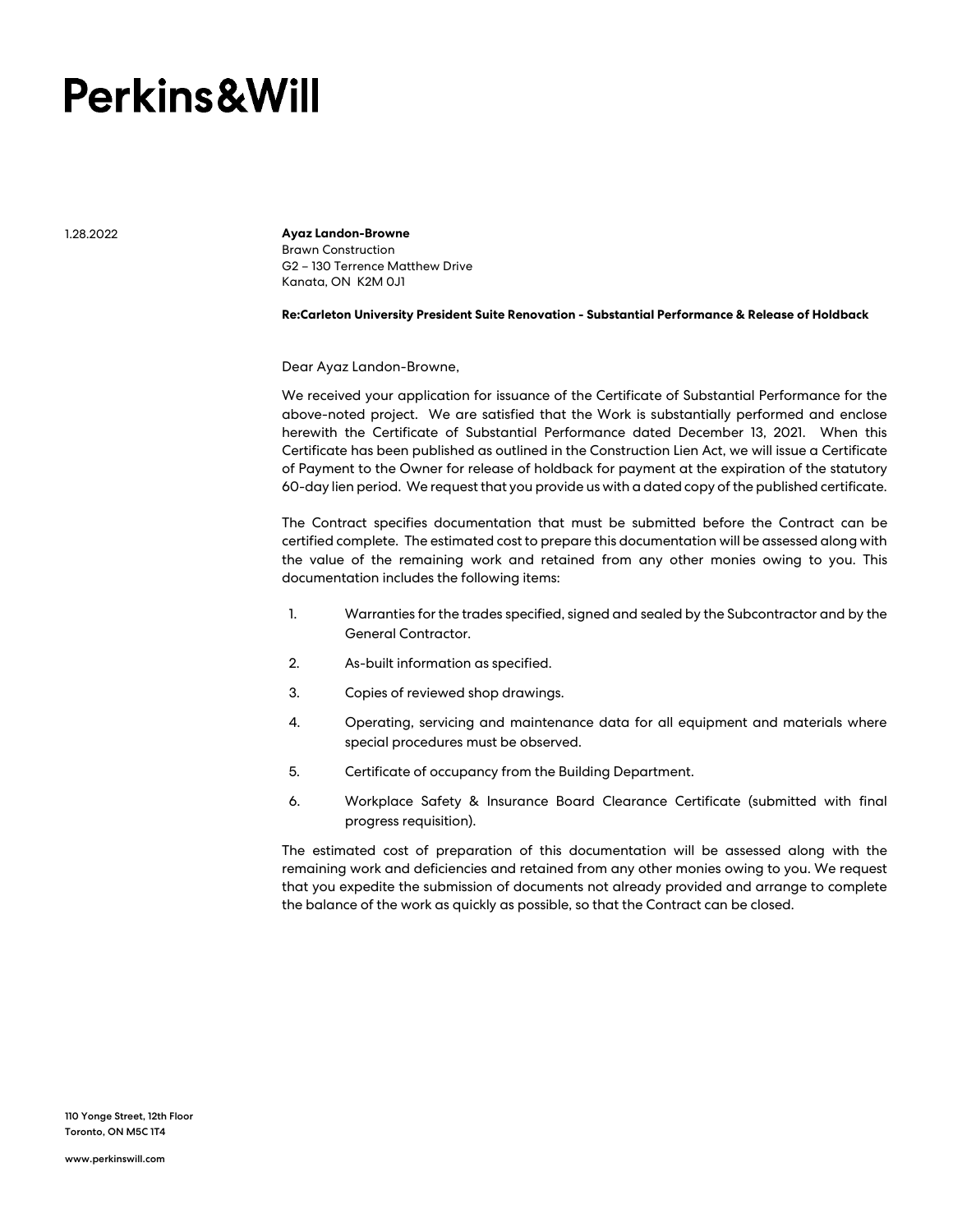## Perkins&Will

1.28.2022

Carleton University President Suite Renovation - Substantial Performance & Release of Holdback

> When the Contract is complete as defined in the Construction Act, you may initiate the procedure for release of Holdback for Finishing Work by submitting a request for its release. If deemed acceptable, we would then issue a Certificate of Payment for the holdback.

Sincerely,

Workin h.

**Safdar Abidi**

Enclosures

Copy: Joseph Furo, Carleton University

**2**